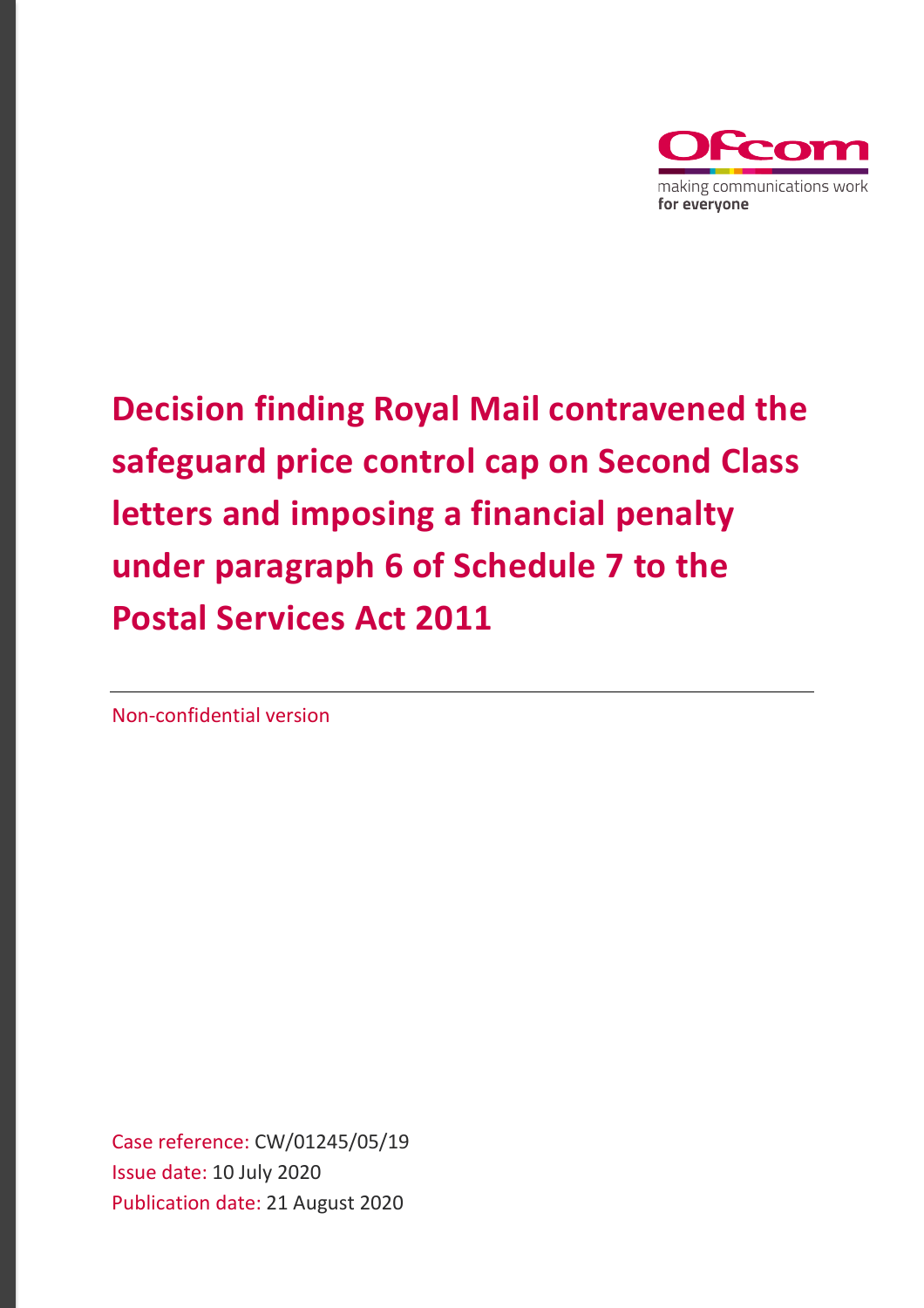# **Contents**

## **Section**

| 1. Overview                           | 1             |
|---------------------------------------|---------------|
| 2. Introduction                       | $\mathcal{P}$ |
| 3. Regulatory framework               | 3             |
| 4. Finding of contravention of DUSP 2 | 6             |
| 5. Consideration of financial penalty | 8             |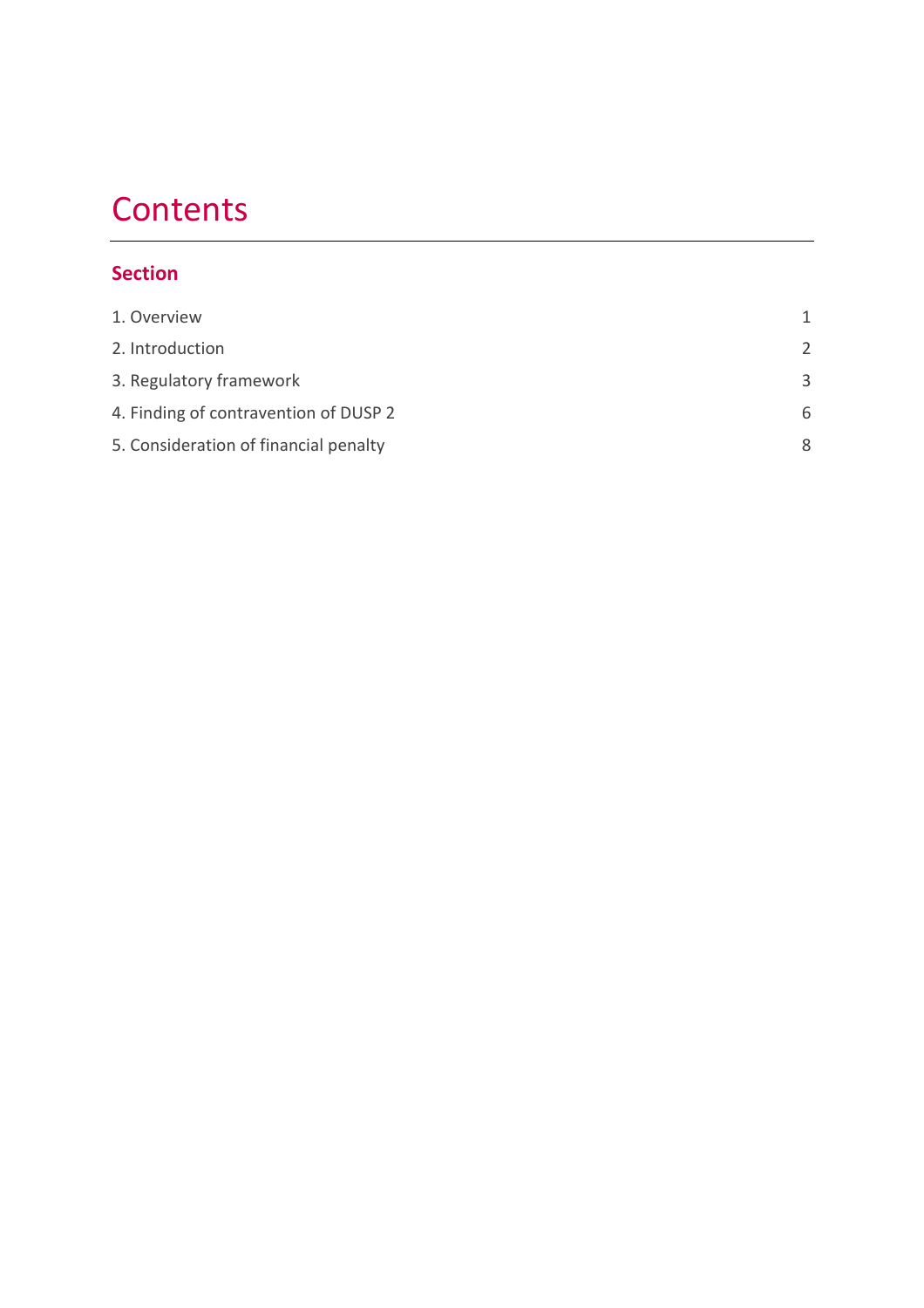# <span id="page-2-0"></span>1. Overview

Royal Mail is required by regulation imposed by Ofcom to cap prices of Second Class stamps for letters. The price of these stamps is defined and increases by a certain amount every financial year. This Decision sets out our finding that Royal Mail increased the price of the Second Class stamps over the price cap for a period of one week and our decision to impose a financial penalty on Royal Mail for its contravention for this breach.

### **What was the price cap and relevant period?**

The price cap for a Second Class letter for the period between 1 April 2018 and 31 March 2019 was set as a maximum of 60.65p.

### **What Royal Mail charged**

For the week between 25 March 2019 to 31 March 2019 inclusive Royal Mail charged 61p, exceeding the cap of 60.65p.

### **Ofcom has imposed a penalty of £100,000 on Royal Mail**

In the specific circumstances of this case, and having considered all of the relevant factors in the round, we have imposed a penalty of £100,000 on Royal Mail for breaching the price cap for the period between 25 March 2019 and 31 March 2019. We consider that this penalty is proportionate and appropriate to the contravention.

**The overview section in this document is a simplified high-level summary only. The decision we have taken, and our reasoning are set out in the full document.**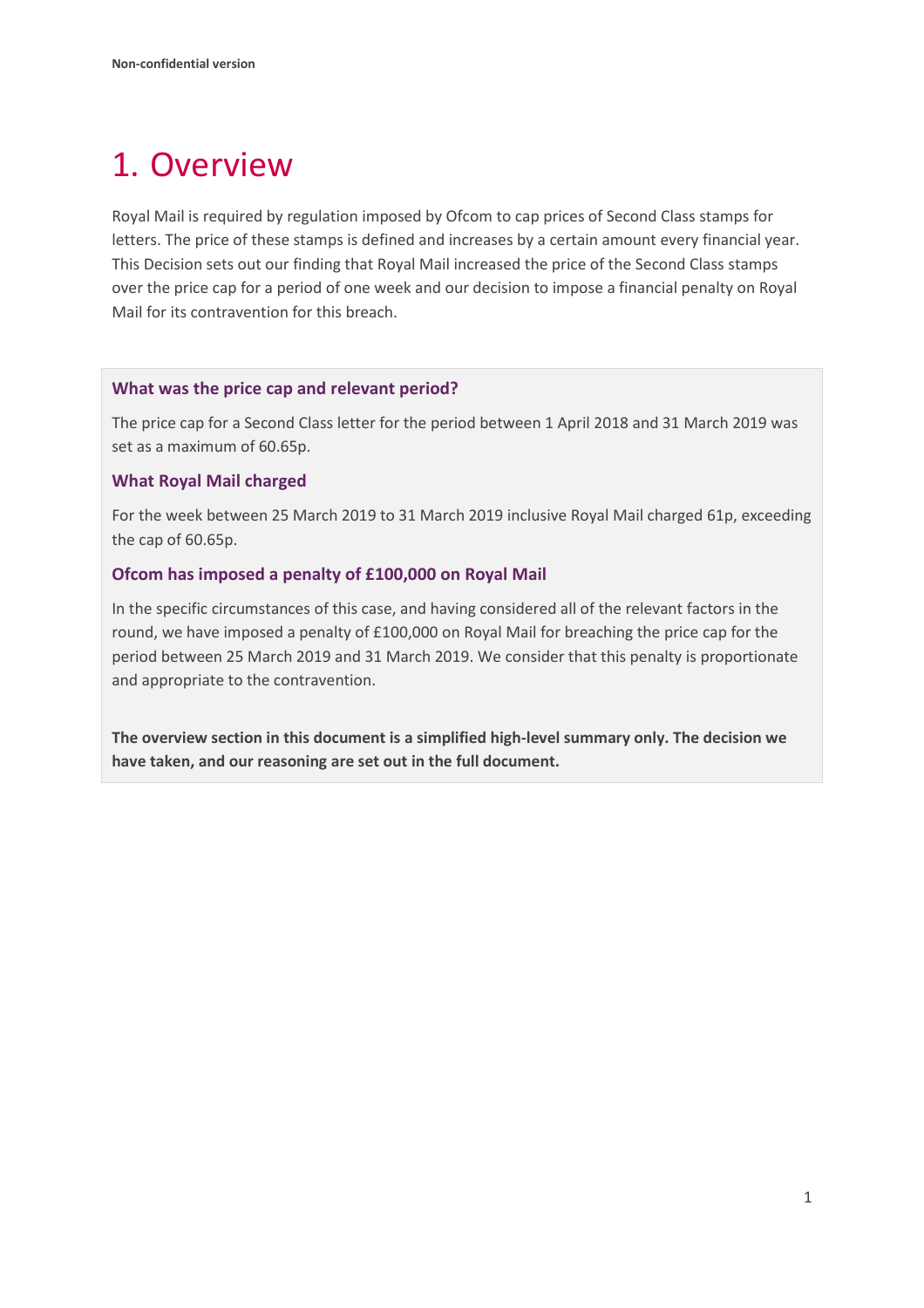# <span id="page-3-0"></span>2. Introduction

2.1 This Decision (the "Decision") is addressed to Royal Mail Group Limited ("Royal Mail"), whose registered company number is 04138203. Royal Mail's registered office is 100 Victoria Embankment, London, United Kingdom EC4Y 0HQ.

## **Notifications issued during this investigation**

- 2.2 On 13 June 2019 we issued a notification (the "First Notification") to Royal Mail which explained that we had reasonable grounds for believing that it had contravened relevant regulatory requirements. Royal Mail provided written representations in response on 15 July 2019 and submitted an amended version on 13 September 2019. ("Representations"). In these Representations, Royal Mail did not dispute exceeding the safeguard cap and acknowledged that it breached the safeguard cap for a period of seven days. It also set out reasons why it thought that a financial penalty was not appropriate in this case.
- 2.3 Taking into account these Representations, and further information provided by Royal Mail, we issued Royal Mail with a further notification (the "Second Notification") on 13 March 2020. This replaced the First Notification and explained that we continued to have reasonable grounds for believing that Royal Mail had contravened relevant regulatory requirements. It also set out our provisional view that it was appropriate to impose a financial penalty on Royal Mail for its contravention of the price cap for Second Class letter and that a penalty of £100,000 was appropriate and proportionate to that contravention.
- 2.4 On 29 June 2020, Royal Mail wrote to Ofcom to state that it had decided not to contest Ofcom's provisional decision set out in the Second Notification and would not be submitting further representations.

## **Structure of this Decision**

- 2.5 The structure of this Decision is as follows:
	- In Section 3, we set out the legislation and regulatory conditions relevant to this investigation.
	- In Section 4, we explain our reasons for determining why Royal Mail contravened its obligations in relation to the safeguard price cap for Second Class standard letter mail.
	- In Section 5, we set out our reasons for determining that a penalty is appropriate and the amount of this penalty.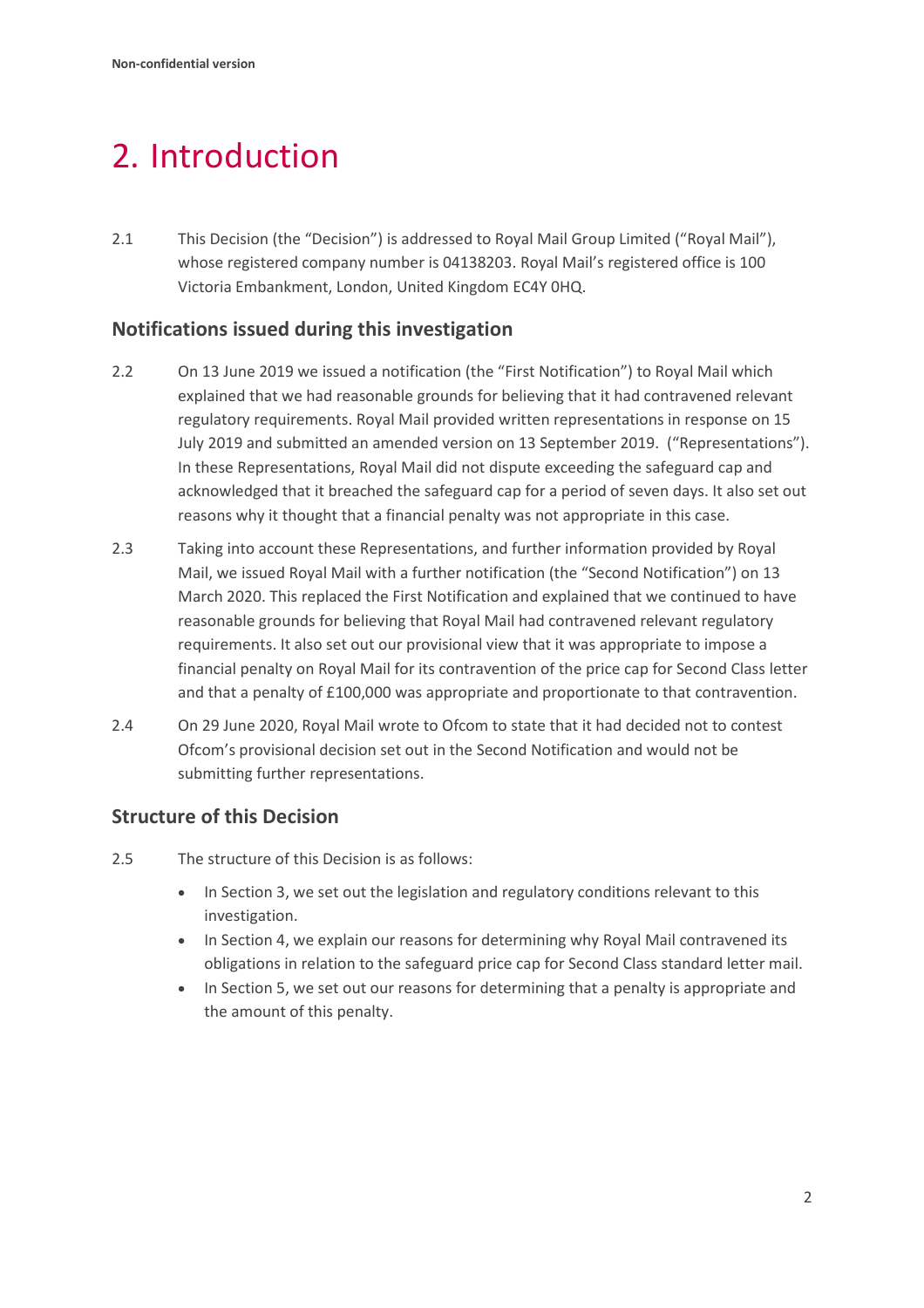# <span id="page-4-0"></span>3. Regulatory framework

3.1 In this section we outline the legislation and regulatory conditions relevant to this investigation and explain the importance of the Second Class safeguard price cap.

# **Regulatory framework**

- 3.2 Ofcom has duties under the Communications Act 2003 and the Postal Services Act 2011 (the "Act") to secure the provision of an efficient and financially sustainable universal postal service and to further the interests of citizens and consumers of postal services, where appropriate by promoting competition.
- 3.3 Ofcom has the power to impose regulatory conditions on Royal Mail in certain circumstances. In this context, Royal Mail is required by regulation imposed by Ofcom not to exceed a specified maximum price for standard letters sent by Second Class post. This is known as a safeguard cap price control. Ofcom has the powers to take enforcement action where it has reasonable grounds for believing that regulatory requirements, such as a price cap, have been contravened.

## **Overview of the Second Class safeguard price cap regulation**

### **Regulation applicable in the period 1 April 2012 to 31 March 2019**

- 3.4 On 27 March 2012, we published a statement entitled "Securing the Universal Postal Service: Decision on the new regulatory framework" (the "2012 Statement") in which we, among other things, designated Royal Mail as the Designated Universal Service Provider ("DUSP") and imposed DUSP conditions on Royal Mail in accordance with section 36 of, and paragraph 3 of Schedule 6 to, the Act.<sup>[1](#page-4-1)</sup>
- 3.5 The DUSP conditions[2](#page-4-2) set out the Universal Service products that Royal Mail is required to provide at an affordable and uniform price throughout the United Kingdom. This includes the requirement to provide standard services where Royal Mail aims to deliver postal items within three working days of collection.<sup>[3](#page-4-3)</sup> This is referred to as Second Class by Royal Mail.
- 3.6 DUSP condition 2 imposes a safeguard price cap on Second Class standard letters. The cap, set out in DUSP 2.2.2, was set for seven years, starting from 1 April 2012. Each relevant year started on 1 April and ended on 31 March of the following year. The seventh relevant year expired on 31 March 2019.
- 3.7 DUSP 2.2.1 sets out the maximum amount permitted under the safeguard price cap for the first relevant year. This was set at 55p.

<span id="page-4-2"></span><span id="page-4-1"></span><sup>&</sup>lt;sup>1</sup> Ofcom[,](https://www.ofcom.org.uk/__data/assets/pdf_file/0029/74279/Securing-the-Universal-Postal-Service-statement.pdf) *Se[c](https://www.ofcom.org.uk/postal-services/information-for-the-postal-industry/conditions)uring the Universal Postal Service Decision on the new regulatory framework*, 27 March 2012.<br><sup>2</sup> The <u>DUSP conditions</u> can be viewed on Ofcom's website. <sup>3</sup> See DUSP Condition 1.6.1 (b).

<span id="page-4-3"></span>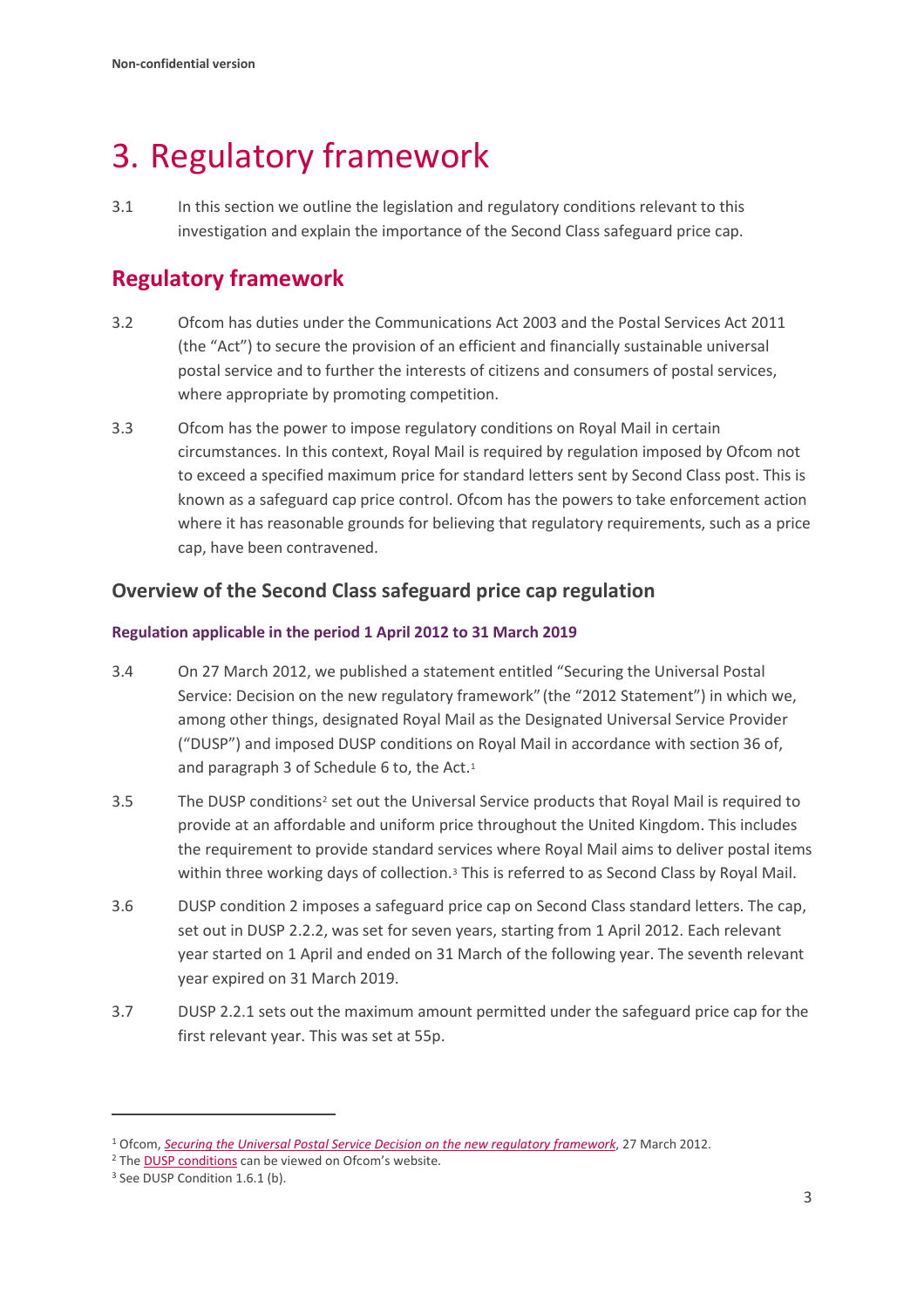- 3.8 DUSP 2.2.2 stated that for each subsequent year "*the maximum amount that the universal service provider shall be permitted to charge for sending a single Standard Letter by Second Class Post shall be the maximum amount that the universal service provider was permitted to charge for that service in the previous Relevant Year increased by CPI*".
- 3.9 In the period of the seventh relevant year (1 April 2018 to 31 March 2019), the maximum price that could be charged was 60.65p.[4](#page-5-0)

#### **Regulation applicable in the period from 1 April 2019**

- 3.10 In June 2015, we initiated a *Review of the Regulation of Royal Mail* to consider whether the regulatory framework for post remained appropriate and sufficient to secure the universal postal service.
- 3.11 We published a statement in March 2017[5](#page-5-1) in which we concluded that the safeguard price cap on Second Class standard letters should be retained to ensure vulnerable consumers can access a basic universal service.
- 3.12 We also committed to review the level of the safeguard price cap during the course of the 2018/19 financial year, so we could take an informed view based on the most up-to-date market information and any changes to the financial sustainability of the universal service and/or the prices vulnerable consumers can afford, prior to the expiry of the safeguard price caps in March 2019.
- 3.13 Further to that review, in January 2019, we published a statement in which we raised the level of the Second Class standard letter safeguard price cap by 5% in real terms, from 60p to 65p for the period 1 April 2019 to 31 March 2020.

## **Importance of the safeguard price cap**

- $3.14$  In the 2012 statement<sup>6</sup>, we explained that the Second Class standard letter safeguard price caps were introduced to ensure a basic universal service was available to all at affordable prices and to ensure that users of postal services, especially vulnerable consumers, are protected from on-going price increases.
- 3.15 The Second Class standard letter safeguard price cap was set at 55p, which represented a 53% increase on the stamp price at the time which was 36p (2011-2012 prices). This cap was set to apply for seven years and was subject to indexation at CPI.

<span id="page-5-0"></span><sup>4</sup> In the 2012 Statement, we determined that it would be appropriate to extend the scope of the safeguard cap to include the basket cap, which comprised Second Class Large Letters and packets, up to a weight of 2kg. The basket cap is not subject to this investigation. We refer to the Second Class standard letters safeguard cap and the basket cap collectively as the safeguard caps in this document.

<span id="page-5-1"></span><sup>5</sup> Ofcom, *Statement on Review of the Regulation of Royal Mail*, 1 March 2017

<span id="page-5-2"></span>[https://www.ofcom.org.uk/\\_\\_data/assets/pdf\\_file/0033/97863/Review-of-the-Regulation-of-Royal-Mail.pdf](https://www.ofcom.org.uk/__data/assets/pdf_file/0033/97863/Review-of-the-Regulation-of-Royal-Mail.pdf) 6 Ofcom, *Securing the Universal Postal Service Statement on the new regulatory framework,* <sup>27</sup> March 2012 https://www.ofcom.org.uk/ data/assets/pdf file/0029/74279/Securing-the-Universal-Postal-Service-statement.pdf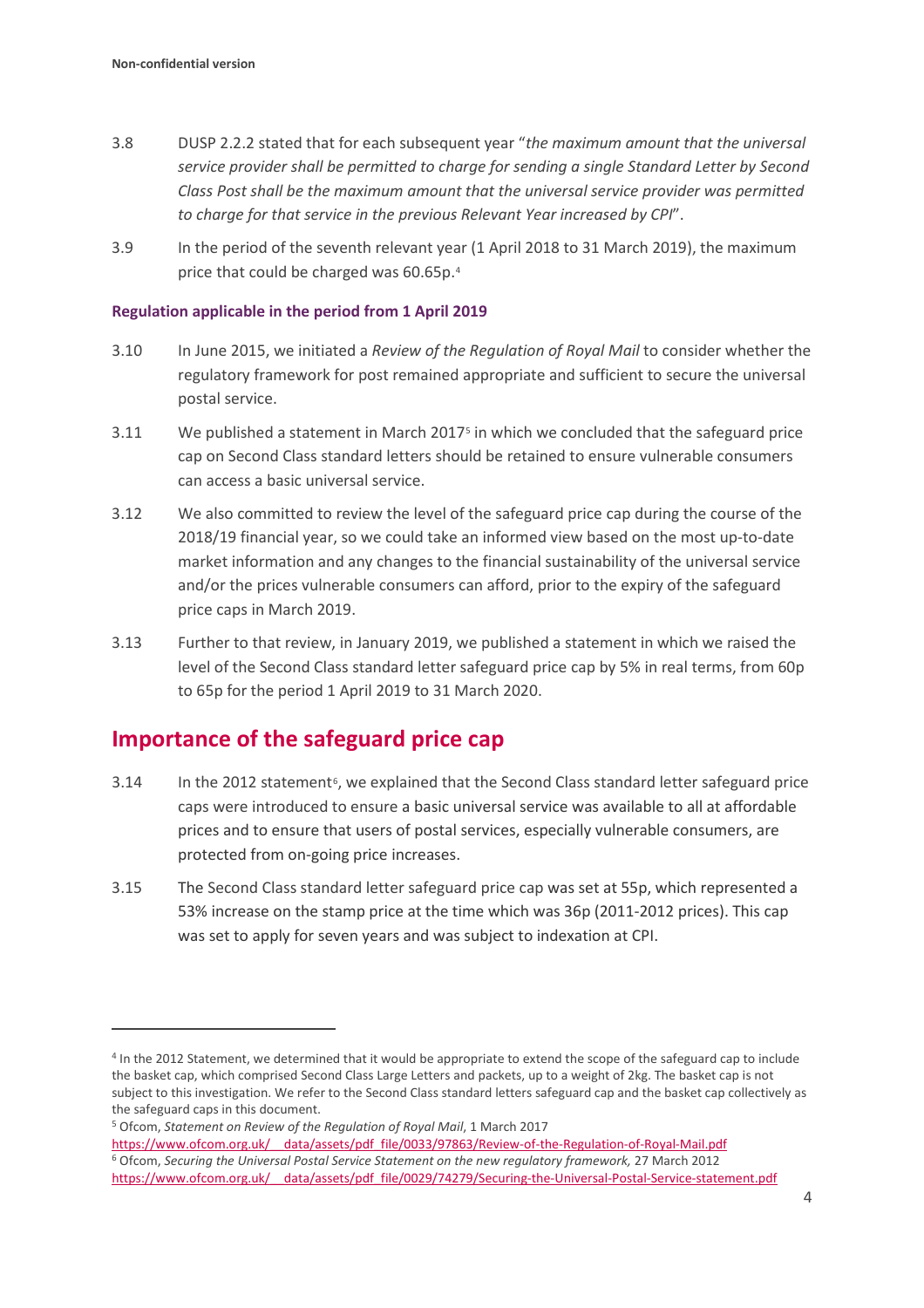- 3.16 This was put forward in order to balance the pricing flexibility Royal Mail were given to help secure the ongoing provision of the universal postal service, with the protection of price increases for vulnerable consumers.
- 3.17 In our 2017 review[7,](#page-6-0) we concluded that Royal Mail continued to be a near monopolist in single piece letters and therefore has the ability to profitably raise prices above the current level of the safeguard price caps. Data from our monitoring programme showed that Second Class letter revenues had increased at a time when First Class letter revenues had fallen, which we considered may indicate that some consumers now favour cheaper Second Class products, perhaps due to price rises and the desire to economise. We considered that this highlights the importance of maintaining the safeguard price caps (on standard Second Class letters, as well as Large Letters and packets) as an affordability measure, in order to ensure that consumers, in particular vulnerable ones, continue to have access to a universal service at affordable prices.

## **Ofcom's investigatory and enforcement powers**

- 3.18 Ofcom's powers to take enforcement action for compliance with DUSP conditions, including the Second Class safeguard cap price control, are set out in Schedule 7 of the Act.
- 3.19 Under section 54 of, and paragraph 2 of Schedule 7 to, the Act, if Ofcom determines that there are reasonable grounds for believing that a person is contravening, or has contravened, a regulatory requirement, Ofcom may give them a notification. The notification must, in particular:
	- a) set out the determination made by Ofcom;
	- b) specify the requirement and contravention in respect of which that determination has been made; and
	- c) specify the period during which that person has an opportunity to make representations about the notified determination.
- 3.20 If, following a notification under paragraph 2, Ofcom is satisfied that the person notified has, in one or more of the notified respects, been in contravention of the notified regulatory requirement, Ofcom may impose a financial penalty on them, in accordance with paragraph 6 of Schedule 7 to the Act. The amount of any penalty should be such an amount as Ofcom determines to be appropriate and proportionate to the contravention for which it is imposed. In any event, a financial penalty may not exceed 10% of the turnover of the relevant person's postal service business for the relevant period. In determining the amount of a financial penalty in this context, Ofcom is also required to have regard to its guidelines on financial penalties (the "Penalty Guidelines").<sup>[8](#page-6-1)</sup>

<span id="page-6-0"></span><sup>7</sup> [https://www.ofcom.org.uk/\\_\\_data/assets/pdf\\_file/0033/97863/Review-of-the-Regulation-of-Royal-Mail.pdf](https://www.ofcom.org.uk/__data/assets/pdf_file/0033/97863/Review-of-the-Regulation-of-Royal-Mail.pdf)

<span id="page-6-1"></span><sup>8</sup> See Ofcom, *Penalty Guidelines – [Section 392 Communications Act 2003](https://www.ofcom.org.uk/__data/assets/pdf_file/0022/106267/Penalty-Guidelines-September-2017.pdf)*, 14 September 2017.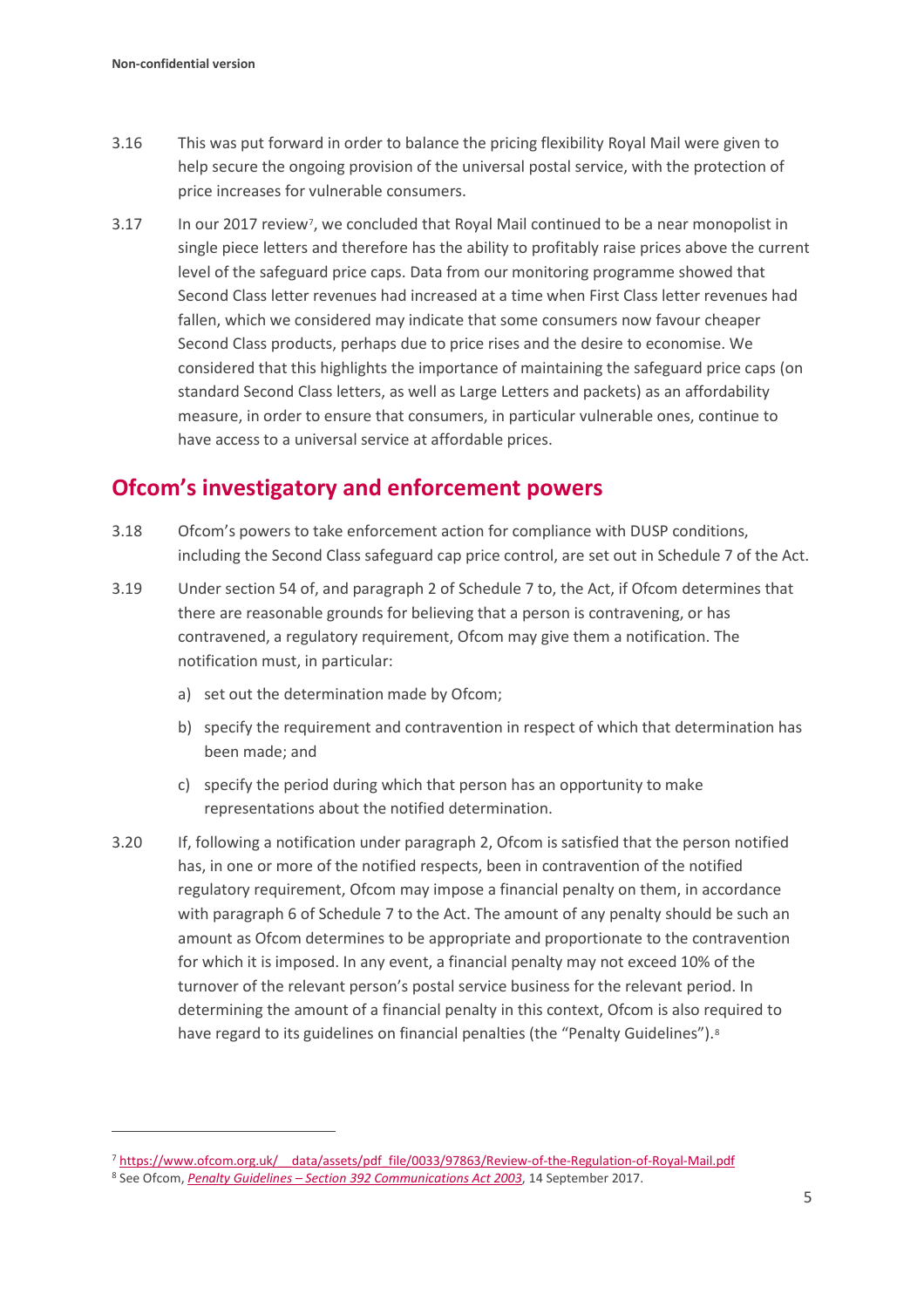# <span id="page-7-0"></span>4. Finding of contravention of DUSP 2

- 4.1 In this section, we explain our reasons for determining that Royal Mail exceeded its safeguard price cap for Second Class standard letters between 25 March 2019 to 31 March 2019.
- 4.2 DUSP 2.2 specifies the safeguard cap price for the service of sending a single standard letter by Second Class post. According to DUSP 2.2.2, the safeguard cap price control applies in each relevant year, as defined in DUSP 2.1.2, for a period of seven years; the seventh relevant year beginning 1 April 2018 and ending on 31 March 2019.
- 4.3 DUSP 2.2.2 sets out the maximum amount which can be charged during that period, calculated by reference to the previous relevant year increased by CPI. Accordingly, for the period between 1 April 2018 and 31 March 2019, Royal Mail was not permitted to charge more than 60.65p. As explained above, on 1 April 2019 a revised DUSP 2.2.2 condition entered into force with the effect that the level of the Second Class standard letter safeguard price cap for the period 1 April 2019 to 31 March 2020 was increased to 65.2p.
- 4.4 On 21 February 2019, Royal Mail notified Ofcom that it would increase the second-class stamp letter price to 61p, effective from 25 March 2019.
- 4.5 In a letter to Ofcom on 22 February 2019, Royal Mail stated that "*we are 1p above the maximum capped price of 60p for 7 days"*, until 1 April 2019, and that this was "*a genuine mistake*". Royal Mail explains that it reached the view that, in light of the processes involved, it would not be possible to delay the price increase; that it was "*passed the point of no return*."[9](#page-7-1)
- 4.6 On the same day, Royal Mail made a public announcement about the planned price increase and acknowledged its error.
- 4.7 On 25 March 2019, Royal Mail increased the price of second class stamps for standard letters to 61p thereby exceeding the safeguard price cap of 60.65p. This price was published in its pricing guide,<sup>[10](#page-7-2)</sup> which is valid from 25 March 2019.
- 4.8 On 1 April 2019, the amended condition came into force with the effect that, from this point, Royal Mail's price for second class stamps was below the cap.
- 4.9 We have therefore determined that Royal Mail contravened DUSP 2.2.2 by exceeding the permitted capped amount for a period of seven days, between 25 March 2019 and 31 March 2019 (inclusive).

<span id="page-7-1"></span><sup>9</sup> Royal Mail, Response of Royal Mail Group Limited to Ofcom's provisional contravention notification relating to Royal Mail's compliance with the 2C letter safeguard cap dated 13 June 2019, 13 September 2019 ("**Royal Mail's response**"), page 6, paragraph 2.6.

<span id="page-7-2"></span><sup>&</sup>lt;sup>10</sup> Located on page 6[: https://www.royalmail.com/sites/default/files/royal-mail-our-prices-25-march-2019-46305575.pdf](https://www.royalmail.com/sites/default/files/royal-mail-our-prices-25-march-2019-46305575.pdf)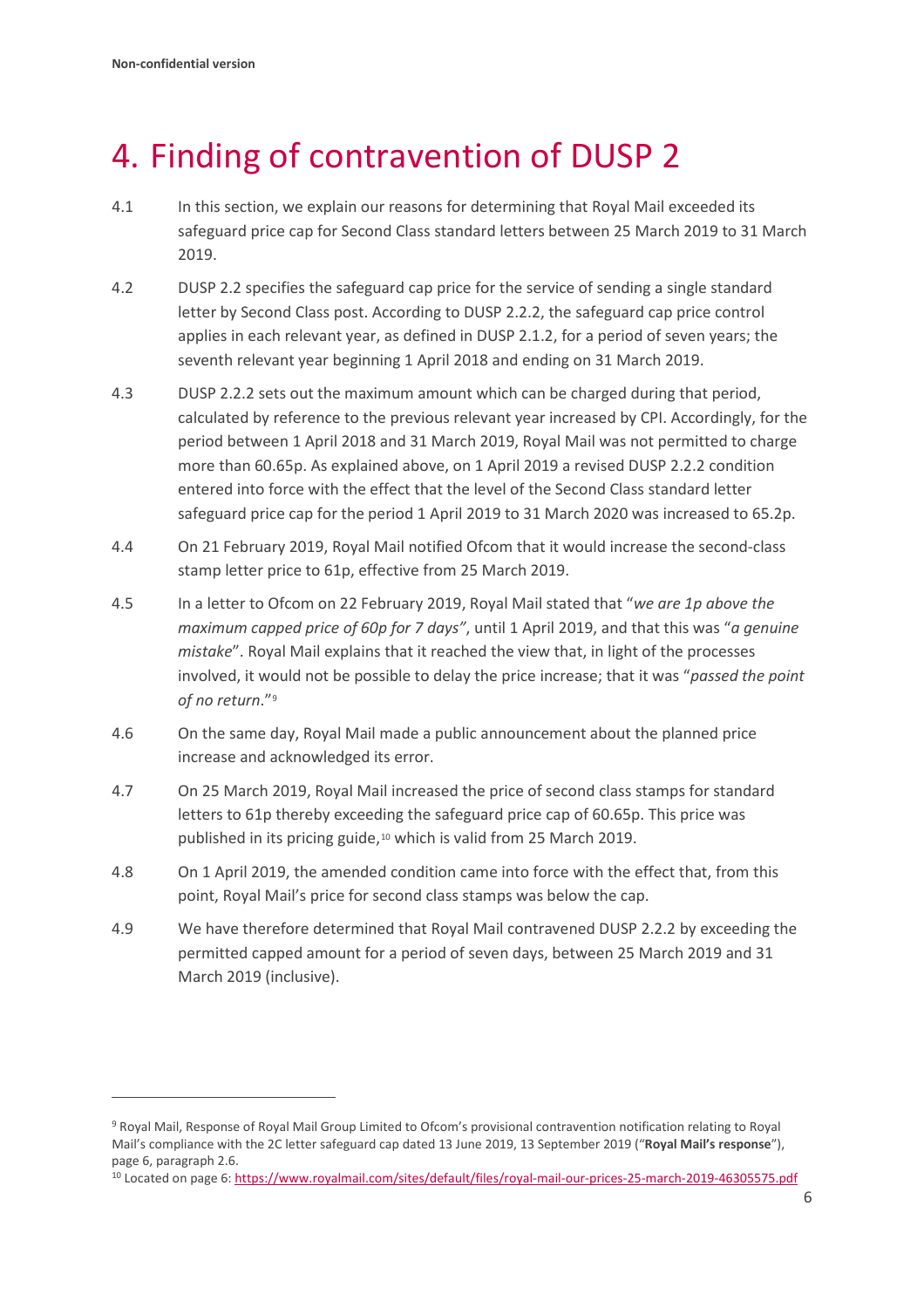## **Royal Mail's submissions on contravention of DUSP 2.2.2**

- 4.10 Ofcom opened its investigation on 31 May 2019 and on 13 June 2019 sent Royal Mail a notification under paragraph 2 of Schedule 7 of the Act, which outlined its provisional finding that Royal Mail contravened DUSP 2.2.2.
- 4.11 Royal Mail provided initial written representations in response to our notification on 15 July 2019 and submitted an amended version on 13 September 2019.Royal Mail does not dispute exceeding the safeguard price cap and acknowledge that it has breached the safeguard price cap for seven days, and so contravening DUSP 2.2.2.[11](#page-8-0)

<span id="page-8-0"></span><sup>11</sup> Royal Mail's response, page 3, paragraph 1.10.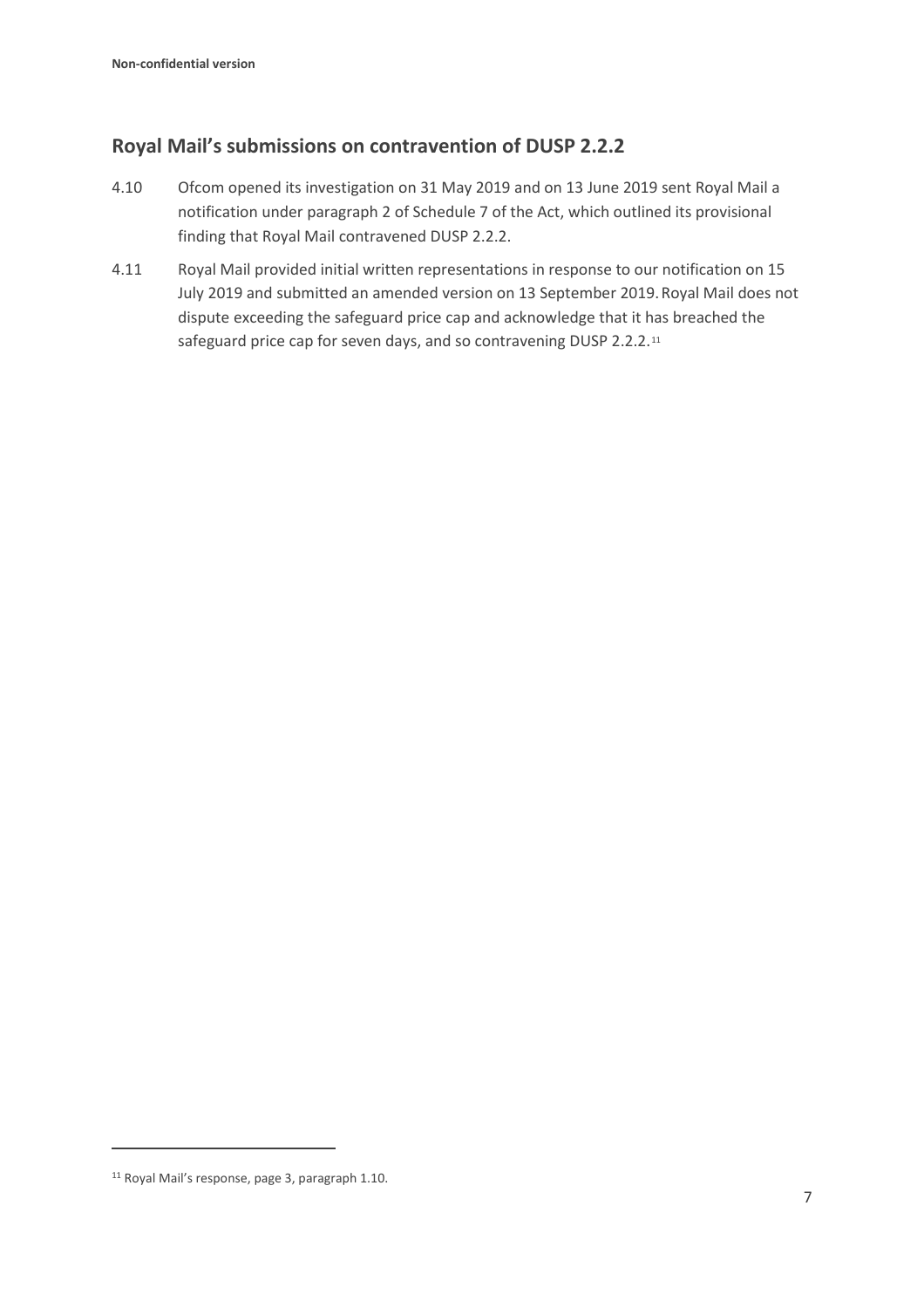# <span id="page-9-0"></span>5. Consideration of financial penalty

- 5.1 As set out above, if Ofcom is satisfied that Royal Mail has been in contravention of the notified regulatory requirement, Ofcom may impose a financial penalty on Royal Mail, in accordance with paragraph 6 of Schedule 7 to the Act.
- 5.2 In determining whether to impose a penalty for a contravention, and the size of that penalty, we must have regard to Ofcom's Penalty Guidelines.[12](#page-9-1) This states that the central objective of imposing a penalty is deterrence. That is, the level of any penalty must be sufficient to deter the business from contravening regulatory requirements, and to deter the wider industry from doing so. $13$  In addition, and in accordance with the Act, $14$  any penalty we impose must be appropriate and proportionate to the contravention in respect of which it is imposed.
- 5.3 When determining the amount of a penalty, Ofcom must have regard to any representations made to it, any steps taken towards complying with the relevant regulatory requirements and steps taken to remedy the consequences of those contraventions.
- 5.4 In this section we consider:
	- a) First, whether we should impose a financial penalty in relation to the contraventions set out above; and
	- b) Second, if we do decide to impose a penalty, what level of penalty is appropriate taking account of the seriousness of the breach and other factors in the round and, overall, the need to impose a penalty which is appropriate and proportionate.
- 5.5 In reaching our Decision, we have considered Royal Mail's representations that a penalty would not be appropriate.

## **Consideration of whether to impose a penalty**

5.6 We have carefully considered whether it is appropriate to impose a financial penalty in this case. In reaching our view, we have considered our duties, in particular to further the interests of citizens and consumers and to secure the provision of a universal postal service. For the reasons set out below, we consider that this is a significant regulatory breach which caused actual consumer harm and, therefore, we consider that it is appropriate to impose a financial penalty.

<span id="page-9-1"></span><sup>&</sup>lt;sup>12</sup> Section 392 of the Communications Act 2003 requires Ofcom to prepare and publish a statement containing the guidelines it proposes to follow in determining the amount of penalties it imposes, apart from penalties under the Competition Act 1998. Ofcom's statement is set out in the *Penalty Guidelines – [Section 392 Communications Act 2003](https://www.ofcom.org.uk/__data/assets/pdf_file/0022/106267/Penalty-Guidelines-September-2017.pdf)*, 14 September 2017. Section 392(6) requires Ofcom to have regard to the *Penalty Guidelines* when setting the amount of a penalty.

<span id="page-9-2"></span><sup>13</sup> Penalty Guidelines, paragraph 1.4.

<span id="page-9-3"></span><sup>14</sup> Paragraph 7(1) of Schedule 7 to the Act.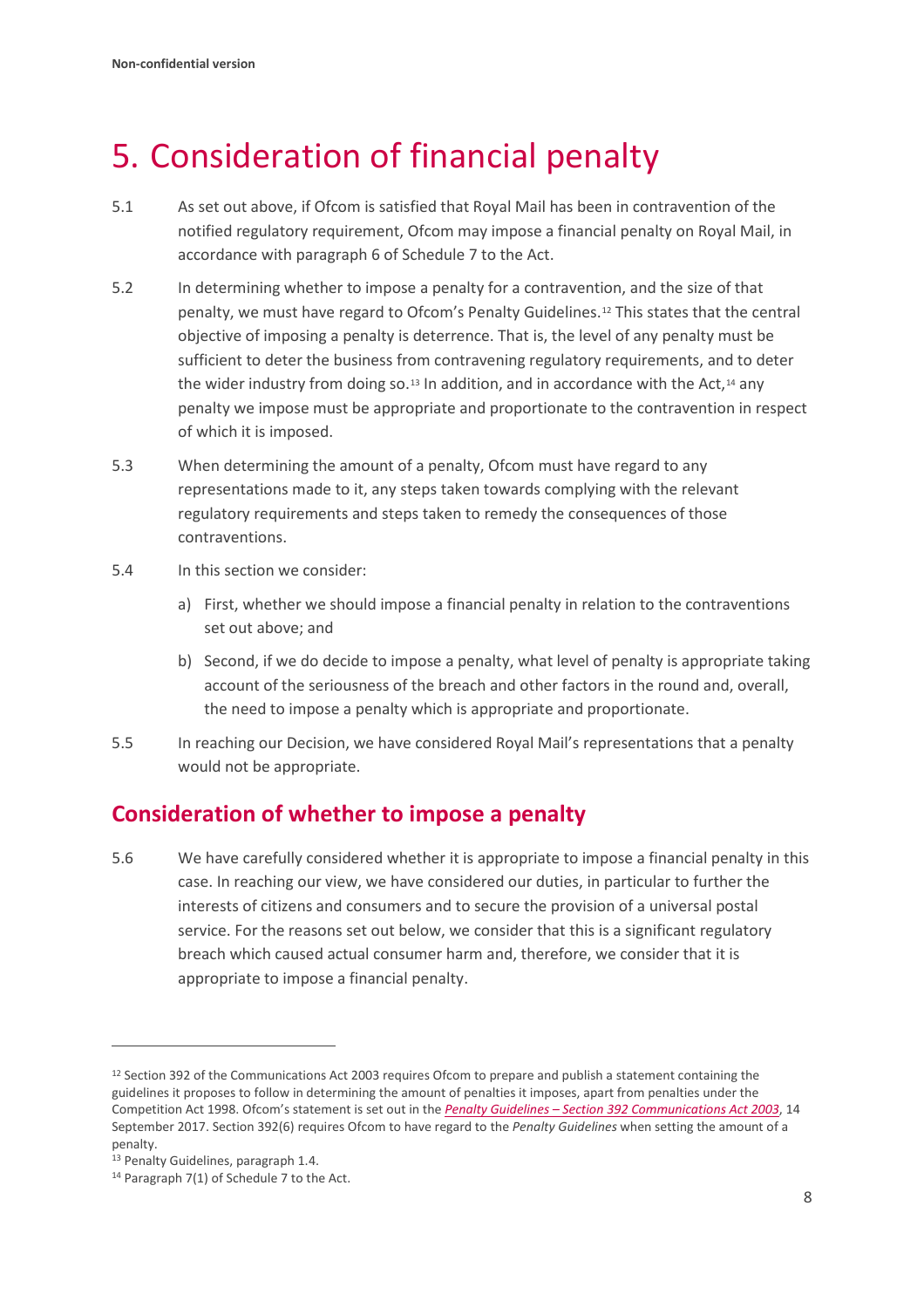- 5.7 The safeguard price cap is a key part of the regulatory framework established by Ofcom in 2012. In our March 2012 statement<sup>15</sup>, Royal Mail was given greater commercial and operational flexibility (compared to the previous framework) so that it could restore the universal service to financial sustainability and adapt to the changing market environment. However, we recognised that the removal of price controls would come with serious risks, including the risk that Royal Mail did not take on the challenge of improving efficiency and instead relied solely on pricing to restore profitability.
- 5.8 For this reason, a number of critical safeguards were imposed including a safeguard price cap on Second Class stamps to ensure that a basic universal service product remained accessible to all and affordable by all. In imposing this cap, we highlighted that affordability of the universal service was particularly important for vulnerable consumers, such as those on low incomes and the elderly.
- 5.9 We re-iterated our position on the safeguard price cap in our 2017 statement.[16](#page-10-1) Based on data from our monitoring regime we found that Second Class revenue had increased, when First Class revenue had decreased, indicating that consumers continued to rely on Second Class products. In our view this highlighted the importance of maintaining the safeguard price cap as an affordability measure for vulnerable consumers.
- 5.10 In this case, we conclude that Royal Mail contravened DUSP 2.2.2 and as a result, consumers were in fact overcharged during the relevant period. In our view this is actual consumer harm which, due to the nature of these services, cannot be directly remedied (for example by way of refunds).
- 5.11 Any compliance failure that leads to a contravention of such a critical regulatory constraint, especially one aimed at protecting vulnerable consumers, is inherently serious. As such it is important that enforcement action deters Royal Mail, and others, from comparable compliance failures. This is notwithstanding the fact that a regulatory breach may only occur for a short period of time and/or cause relatively limited harm. Accordingly, we think it is appropriate and proportionate to impose a financial penalty on Royal Mail in this case, and that the level of the penalty should reflect, among other things, the serious nature of the alleged breach. We do not consider that a breach finding alone, including any reputational impact flowing from such a finding, would act as a sufficient deterrent for Royal Mail or the wider industry.
- 5.12 Royal Mail made representations that a penalty would not be appropriate. We respond to these points below.

## **Deterrence**

5.13 Our central objective in imposing a penalty is deterrence. The level of the penalty must be sufficient to have a material impact on the regulated body so that it is incentivised to bring itself into compliance and avoid recurrences of the contraventions in future. It is also

<span id="page-10-0"></span><sup>15</sup> Ofcom, Securing the Universal Postal Service Statement on the new regulatory framework, 27 March 2012

<span id="page-10-1"></span><sup>16</sup> Ofcom, Review of the Second Class Safeguard Caps 2019, 17 January 2019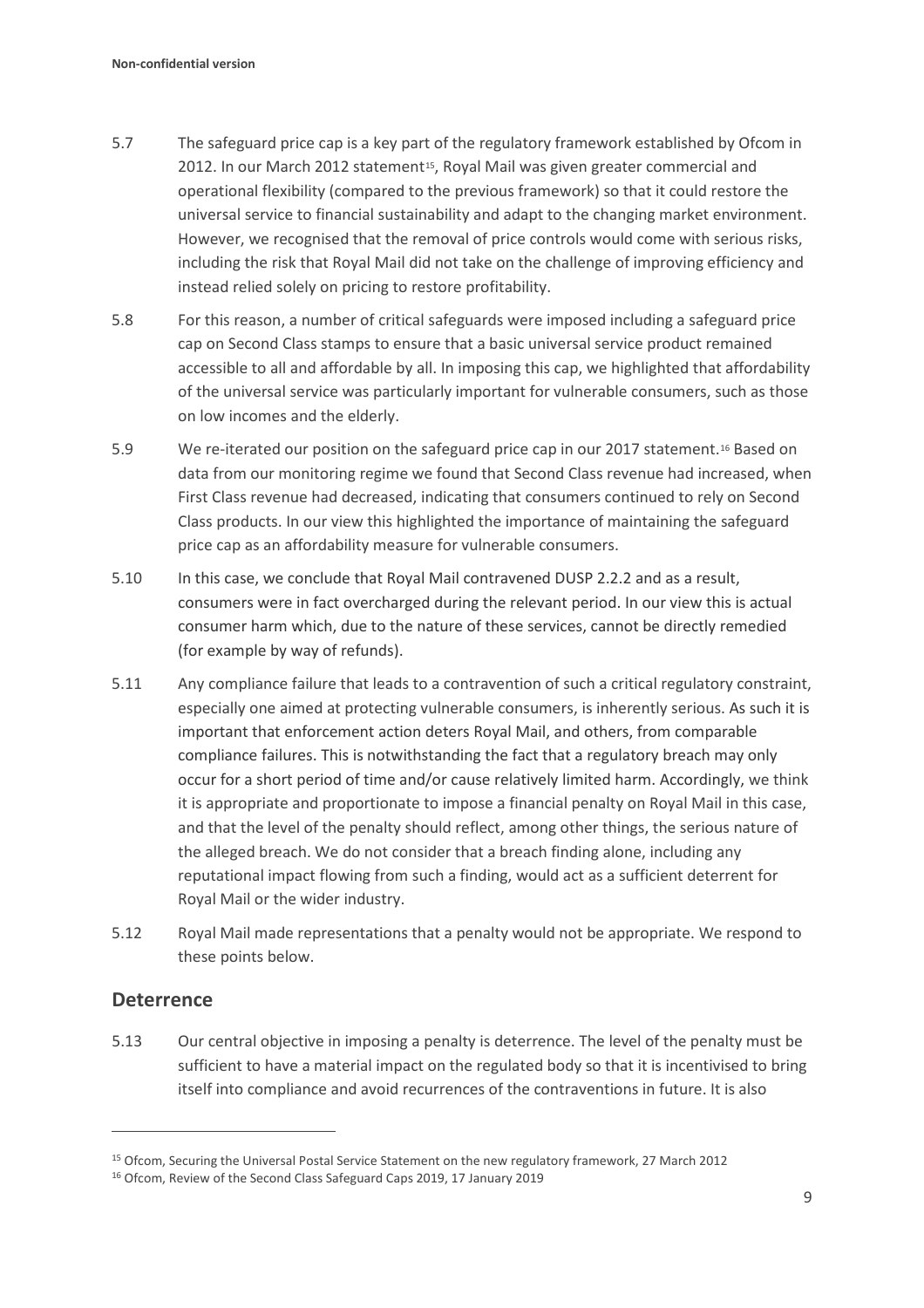important that the penalty imposed serves to deter the wider industry from contravening regulatory requirements.

- 5.14 Any penalty we set should therefore be sufficiently high to discourage harmful conduct and incentivise Royal Mail's management to change the conduct of the company, encouraging good practices and a culture of compliance across the organisation. The level of the penalty should ensure that Royal Mail's senior management, and senior management across the wider industry, recognise that it is not more profitable for it to break the law and pay the consequences, than to comply in the first place. It should make clear that it is not worth taking the risk of non-compliance because it will cost the company to do so.
- 5.15 In considering deterrence, we also consider it important that the penalty we set should incentivise Royal Mail and the wider industry to comply with obligations that are imposed for the protection of consumers, in particular, where vulnerable consumers might otherwise be at risk of harm. Accordingly, in circumstances where the scale of the overall financial harm arising from a contravention is relatively low, a higher penalty may be appropriate to reflect the harm or risk of harm to individual consumers. In particular, our view is that the total level of financial gain/consumer harm (which we discuss further below) and the relative size of Royal Mail should be taken into account when setting the level of penalty.

### **Royal Mail's representations that a penalty is not necessary for deterrence**

- 5.16 Royal Mail argues that it is not necessary to deter itself from breaching again as it has taken a range of steps and given assurances that there will be no further breach.<sup>[17](#page-11-0)</sup> It also states that it is not necessary to deter the wider industry as there are no other postal operators which are also subject to safeguard price caps. [18](#page-11-1)
- 5.17 We do not accept Royal Mail's narrow interpretation. A breach finding in these circumstances demonstrates that there was, in this particular instance at least, a failure in Royal Mail's compliance processes. In our view, it is appropriate to deter Royal Mail and others from failing to comply with regulatory obligations (whether these are safeguard price caps or other types of regulatory obligation). In this case, the regulatory obligations have been in place in identical form since 2012 and are clear, unambiguous and straightforward to comply with.
- 5.18 Royal Mail also argues that imposing a penalty for what it characterises as a "*one-off, human error*" could deter regulated companies from having open engagement and cooperative dialogue with Ofcom, when compliance issues or potential breaches come to light.<sup>[19](#page-11-2)</sup> We do not accept that this can be a reason not to take action and that the point of deterrence is to encourage companies to comply, thereby preventing breaches from occurring in the first place. Royal Mail also argues that if a penalty is seen as inevitable, companies may be deterred from taking proactive steps to self-regulate as Royal Mail did

<span id="page-11-0"></span><sup>17</sup> Royal Mail's response, page 18, paragraph 5.2

<span id="page-11-2"></span><span id="page-11-1"></span> $18$  Ibid.

<sup>19</sup> Royal Mail's response, page 19, paragraph 5.6.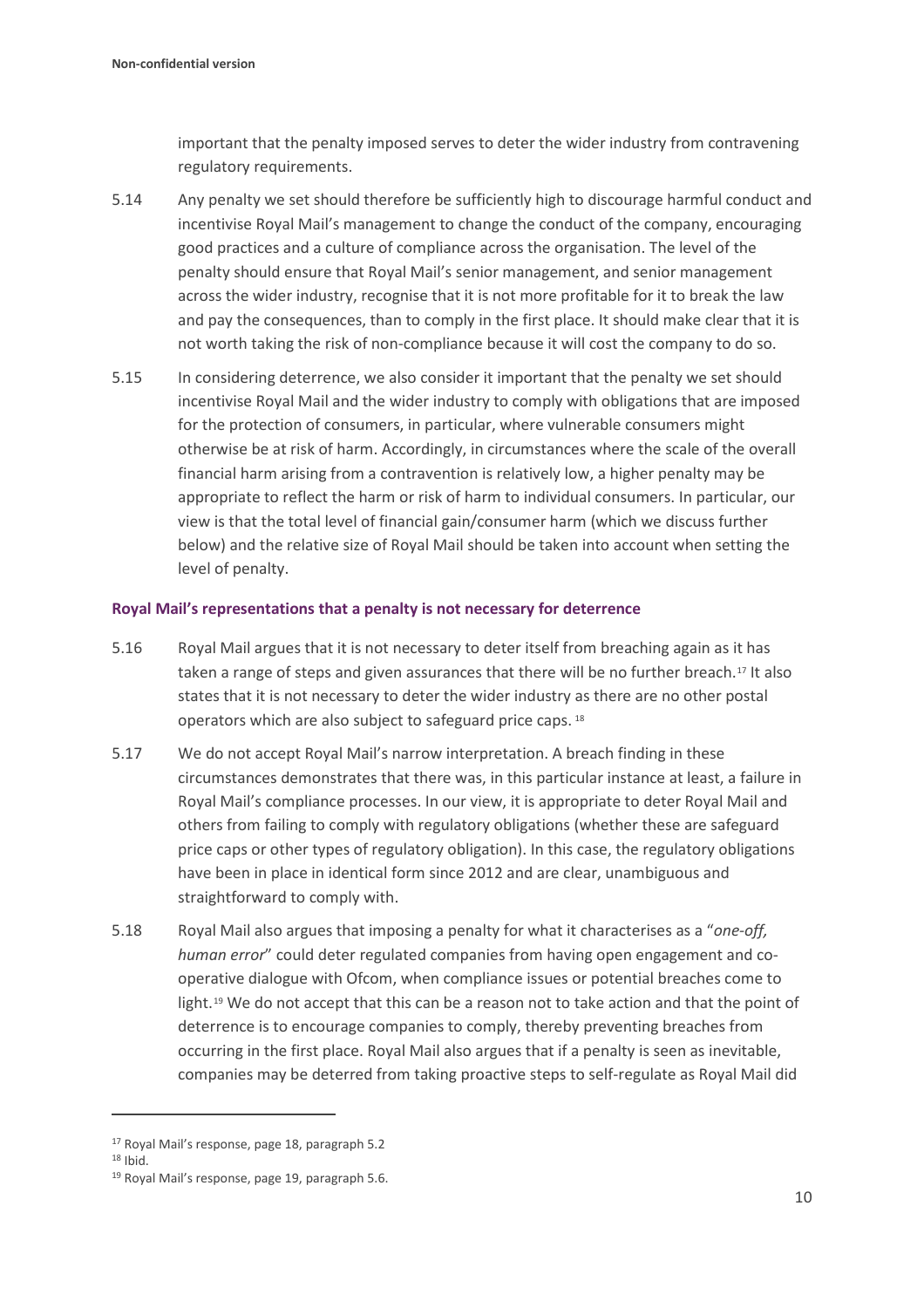in this case. Ofcom considers in each case whether it is appropriate and proportionate to impose a penalty, and considers a number of factors in its assessment. The Penalty Guidelines set out, for example, that any steps taken to remedy the consequences of a contravention may be a relevant factor when determining the level of penalty.

5.19 We have, therefore, concluded that it is appropriate to impose a penalty.

## **Determination of the level of the penalty**

## **Consideration of relevant factors**

5.20 Our penalty guidelines set out a range of potential relevant factors which may be relevant in any particular case. We have considered all the circumstances of the case in the round, taking into account a number of factors, in reaching our decision. We summarise these factors below.

### **Seriousness, degree of consumer harm and duration of the contravention**

- 5.21 The safeguard price cap, as explained above, was implemented to ensure a basic and affordable universal service is available to all, especially vulnerable consumers. It is, accordingly, a critical regulatory constraint and we therefore regard a failure to comply with the safeguard price cap to be inherently serious, regardless of the actual level of harm caused.
- 5.22 The breach lasted for seven days from 25 March to 31 March 2019 and Royal Mail charged one penny over the safeguard price cap. Royal Mail estimates that it generated approximately £55,000 in additional revenue as a direct result of the overcharge.<sup>[20](#page-12-0)</sup> It argues, however, that there was no material degree of consumer harm, due to the short duration of the breach and the limited level of overcharge.
- 5.23 In our view, it is not contested that consumers were overcharged, and hence harmed. Some of the consumers harmed may potentially have been vulnerable consumers, whom the safeguard price cap is designed in particular to protect.
- 5.24 Royal Mail argues that because the safeguard price cap was, precisely, 60.65p the overcharge should be treated as 0.35p rather than a whole penny (thereby reducing the scale of the overcharge).<sup>[21](#page-12-1)</sup> Royal Mail argue that this reduces the impact of the overcharge on vulnerable consumers, especially when considering the breach lasted a total of seven days.
- 5.25 Royal Mail's consumers cannot in practice be charged or pay 60.65p for individual secondclass services. Accordingly, the highest compliant price that could be charged by Royal Mail was 60p, and therefore consumers were charged an additional 1p for each stamp purchased which they should not have had to pay (and could not be refunded for).

<span id="page-12-0"></span><sup>20</sup> Royal Mail's response, page 12, paragraph 3.5 et seq.

<span id="page-12-1"></span> $21$  Ibid.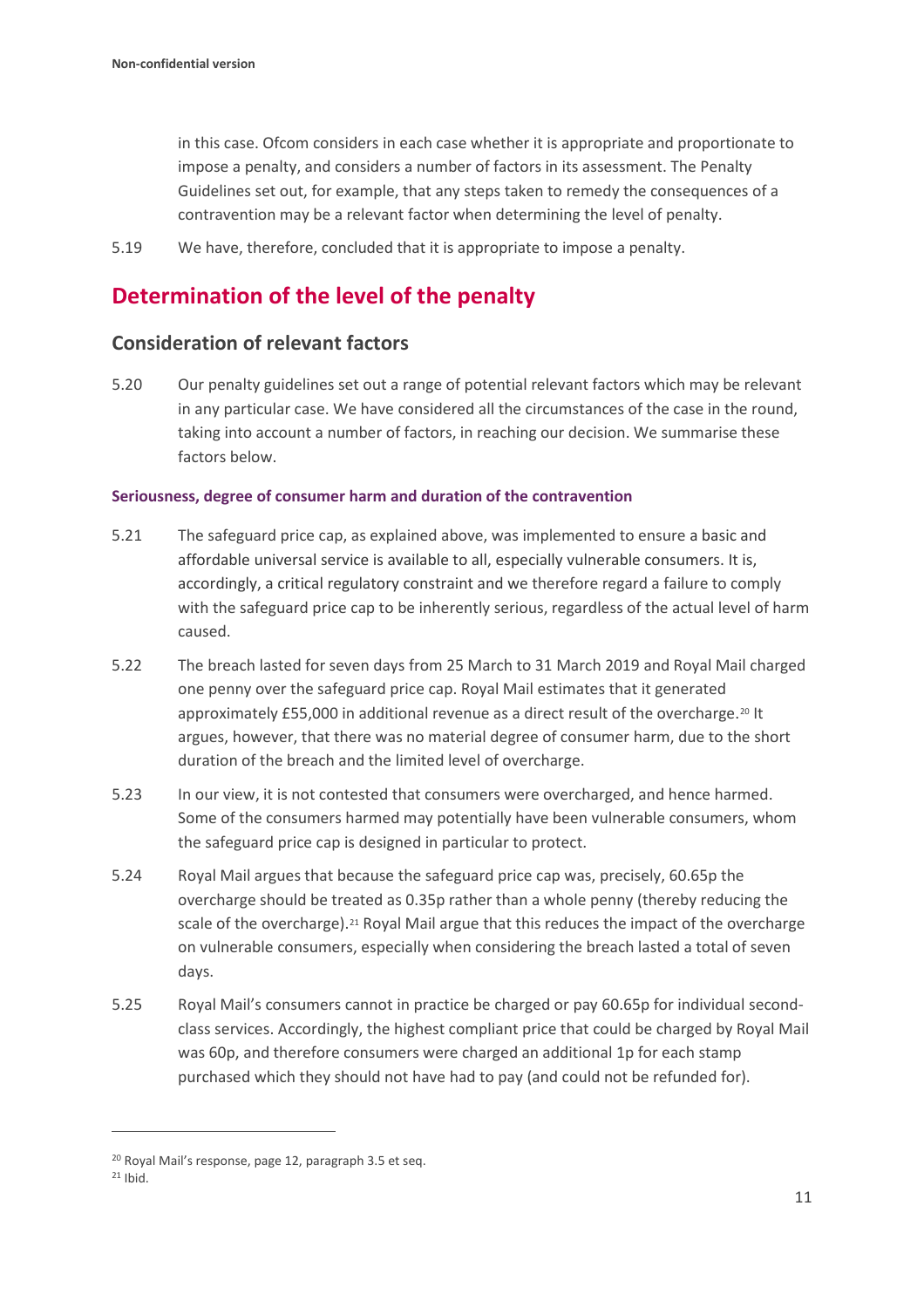- 5.26 Royal Mail explained that it took extensive steps to publicly communicate notice of the overcharge to its consumers through the media, its own website and social media sites in the month ahead of the price increase.<sup>[22](#page-13-0)</sup> Royal Mail states that its public statements allowed consumers to take preventative action by buying stamps before the price increase and thereby avoided being harmed.
- 5.27 We do not accept that Royal Mail's communications strategy to inform the public eliminated the potential for consumer harm, as consumers were nevertheless subject to overcharges. Whilst we acknowledge that this may have assisted some consumers in avoiding the overcharge, a material level of sales still occurred. In any event, it is not acceptable that consumers may have been deterred from purchasing universal service products as a consequence of Royal Mail's failure to comply with the safeguard price cap.
- 5.28 We consider £55,000 in additional revenue as a direct result of the overcharge to be a material amount of revenue recovered from consumers. Although the alleged breach lasted for a relatively short period of time and was of a relatively limited amount overall, it is also relevant to consider the harm caused to individual consumers, some of whom potentially were vulnerable consumers, such as those on low incomes and the elderly.
- 5.29 In taking into account the considerations above, we give particular weight to the fact that the Second Class safeguard price cap is a critical regulatory constraint, designed to provide a basic universal service to consumers, especially vulnerable ones. We therefore regard a failure to comply with the safeguard price cap to be inherently serious, regardless of the actual level of harm caused.

### **Appropriate steps taken to prevent the contravention**

- 5.30 We have considered whether Royal Mail took appropriate steps to prevent the contravention. We note that Royal Mail first became aware that its planned price increase would breach the cap in February 2019, the day before it was due to announce the price increase and approximately one month in advance of the planned price increase taking effect.
- 5.31 Royal Mail states that it considered whether it was possible to delay the tariff announcement (and thereby avoid a breach) but that the view of senior management was that delay was not an option.[23](#page-13-1) Royal Mail explains that, due to processes involved in implementing the price increase, including the fact that the Post Office required tariff information by a certain time, Royal Mail had "*passed the point of no return*." It therefore decided to proceed as planned and instead looked to inform the public and other stakeholders about the error and ensure that it would not occur again.
- 5.32 It is not clear to us whether, and to what extent, an alternative approach could have been taken, including whether it was realistic to delay the second class stamp price increase. Nonetheless, in our view the apparent inflexibility of Royal Mail's pricing arrangements

<span id="page-13-0"></span><sup>22</sup> Royal Mail's response, page 13, paragraph 3.8 et seq.

<span id="page-13-1"></span><sup>23</sup> Royal Mail's response, page 6, paragraphs 2.6 and 2.7.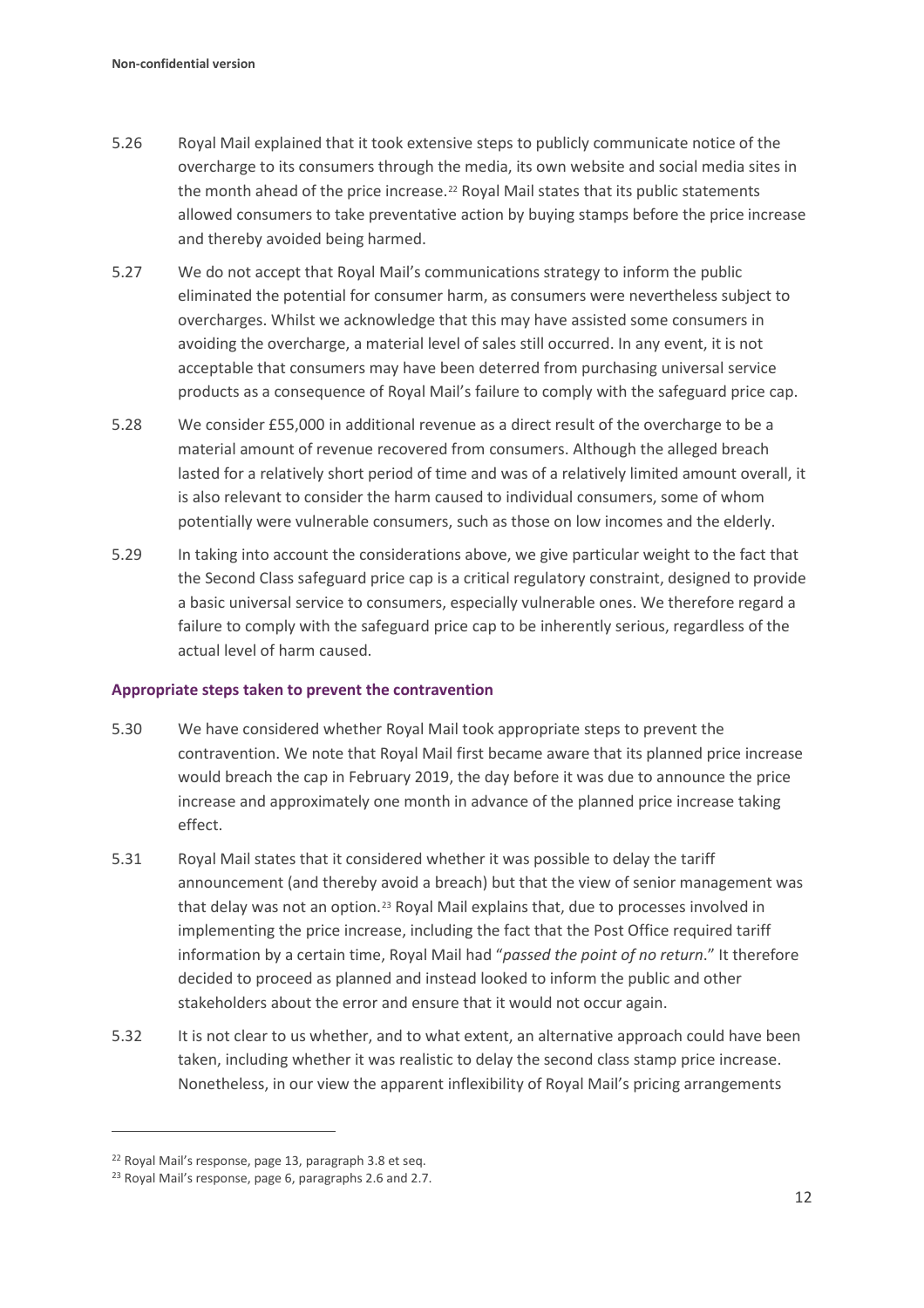emphasises the need for compliance arrangements with better oversight mechanisms and which can signal potential problems at an earlier stage.

#### **Extent to which contravention occurred deliberately or recklessly**

- 5.33 Another factor we may take into account in imposing a penalty is the extent to which the contravention occurred deliberately or recklessly, including the extent to which senior management knew, or ought to have known, that a contravention was occurring or would occur. Plainly, in this case Royal Mail was aware, when the mistake came to light, that it would have the effect of Royal Mail charging prices in excess of the safeguard cap. In this sense, senior management clearly understood that the contravention was going to occur.
- 5.34 We have considered the circumstances in which Royal Mail developed its pricing changes for March 2019. Royal Mail states that at the time it had robust, formal governance arrangements in place governing all its major pricing decisions. It explains that this was a one-off error which occurred because of "*a misalignment between the tariff and regulatory*  [safeguard] *price cap implementation dates.*" [24](#page-14-0) Although Royal Mail explains that the pricing processing involved significant senior level scrutiny, it "*did not include explicit senior management sign-off.*"[25](#page-14-1)
- 5.35 We have no evidence to suggest that Royal Mail intended to exceed the safeguard cap in the period in which it developed and agreed its prices for March 2019 (although as noted above it did proceed to charge those prices). However, in this case the requirement imposed on Royal Mail was clear, unambiguous and straightforward to comply with. A breach in these circumstances demonstrates there was potential for the existing compliance processes to fail and, in our view, renders them inadequate.
- 5.36 Royal Mail notes that it has since improved its arrangements and that its new processes will ensure no further breaches will occur. We discuss this further below.

#### **Steps taken to remedy the consequences**

- 5.37 As explained above, Royal Mail took steps to publicly communicate notice of the overcharge to its consumers, although we consider harm occurred nonetheless.
- 5.38 We acknowledge that Royal Mail has subsequently sought to implement process improvements after carrying out a root cause analysis, which would help mitigate this error from occurring again.[26](#page-14-2) The updated process comprises of (a) a manual sign-off form requiring oversight from two Royal Mail senior executives on the pricing calculation and proposed timing and (b) an automated check built into the pricing model. We welcome these changes; however, our view remains that Royal Mail's compliance arrangements failed at the time of this breach, suggesting that they were inadequate. For example, this may have been in part due to the fact that the processes at the time of the breach "*did not include explicit senior management sign-off*" or include mechanisms to pick up "*a*

<span id="page-14-0"></span><sup>24</sup> Royal Mail's response, page 6, paragraph 2.4.

<span id="page-14-1"></span><sup>25</sup> Royal Mail's response, page 7, paragraph 2.12.

<span id="page-14-2"></span><sup>&</sup>lt;sup>26</sup> Royal Mail's response, page 7, 2.12 et seq.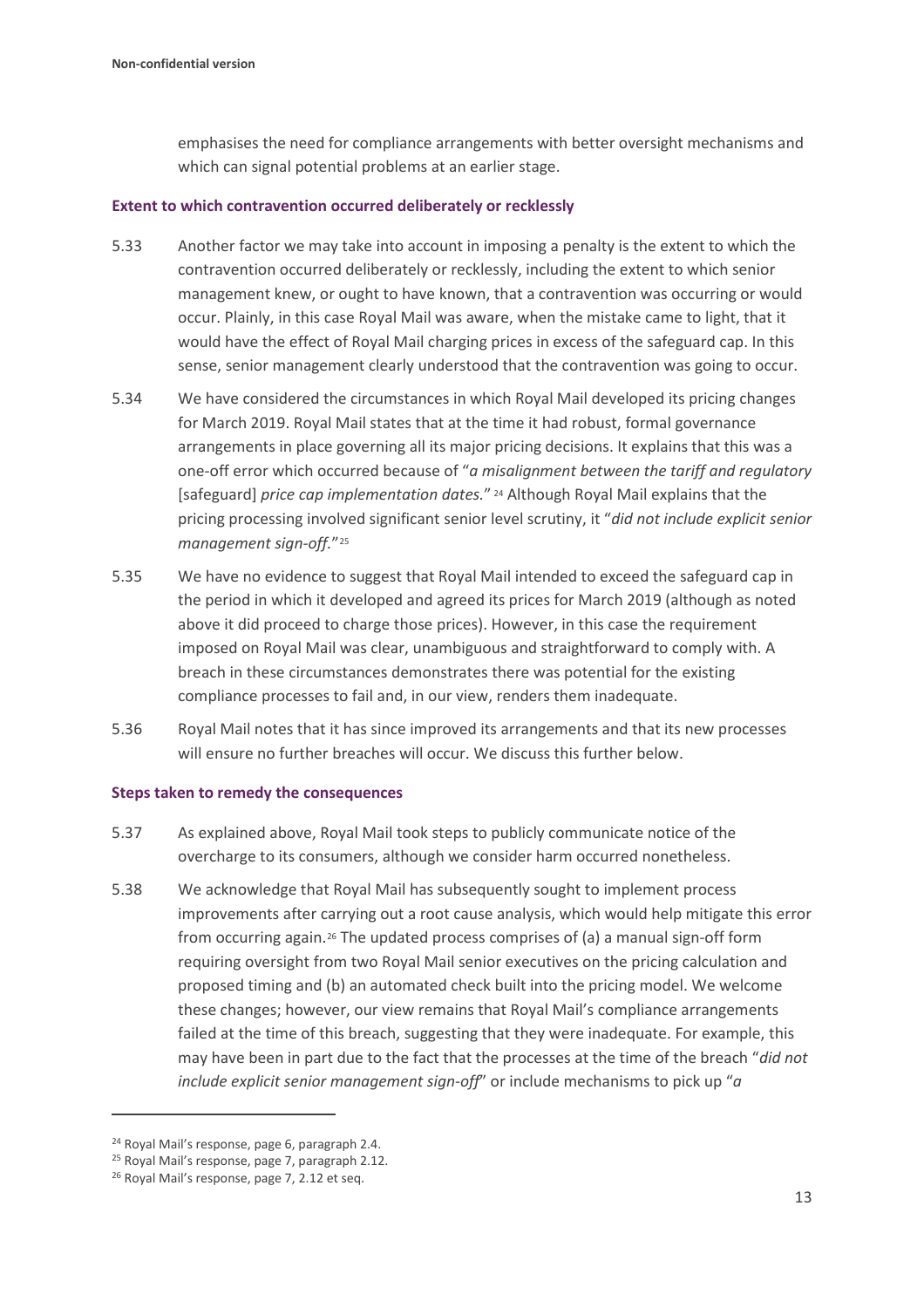*misalignment between the tariff and regulatory* [safeguard] *price cap implementation dates*".

### **Financial gain**

- 5.39 Royal Mail donated £60,000 to charity, based on its estimate of additional revenue generated as a direct result of the overcharge. It therefore argues that it did not financially gain from the breach.[27](#page-15-0)
- 5.40 Whilst we acknowledge that it took steps to avoid benefitting from the overcharge, we consider the *level* of additional revenue to be a relevant factor in determining the level of the penalty. That is because, regardless of the donation made, consumer detriment was nonetheless caused and not directly remedied. The level of additional revenue does not, however, determine or limit the level of the penalty. Indeed, we consider that a penalty which exceeds the level of additional revenue to be appropriate and proportionate. This reflects the inherent seriousness of the breach and harm to consumers, some of whom were potentially vulnerable consumers (such as those on low incomes and the elderly), as well as the need to achieve a sufficient deterrent effect for a regulated body of Royal Mail's size.

### **History of contraventions**

5.41 Royal Mail submits that it had not breached the Second Class letter safeguard price cap previously. Whilst we have investigated and made findings against Royal Mail in relation to other contraventions,<sup>[28](#page-15-1)</sup> these have not been taken into account as part of our penalty assessment for this case.

#### **Royal Mail's co-operation**

5.42 Royal Mail notes that it has pursued an open and continuing process of dialogue with Ofcom, to explain the steps it was taking in response to the error. It also highlights that it has proactively addressed the root causes of the error and made changes to its compliance processes. As a result, Royal Mail says it is confident the error will not happen again. We acknowledge Royal Mail's engagement with Ofcom.

#### **Royal Mail's decision not to contest Ofcom's assessment**

5.43 As noted above, after taking into account Royal Mail's Representations summarised above, and further information it subsequently provided, we issued Royal Mail with the Second Notification on 13 March 2020. This replaced the First Notification and set out our above assessment that we considered it was appropriate to impose a financial penalty on Royal Mail for its contravention of the Second Class price cap and that a penalty of £100,000 was appropriate and proportionate to that contravention.

<span id="page-15-0"></span><sup>27</sup> Royal Mail's response, page 7, paragraph 2.9 et seq.

<span id="page-15-1"></span><sup>&</sup>lt;sup>28</sup> These other contraventions are breaches of DUSP condition 1.9.1 and competition law. Links to these decisions can be found at [link](https://www.ofcom.org.uk/about-ofcom/latest/bulletins/competition-bulletins/all-closed-cases/cw_01222) 1, [link](https://www.ofcom.org.uk/about-ofcom/latest/bulletins/competition-bulletins/all-closed-cases/cw_01122) 2, link 3 an[d link](https://www.ofcom.org.uk/about-ofcom/latest/bulletins/competition-bulletins/all-closed-cases/cw_01183) 4